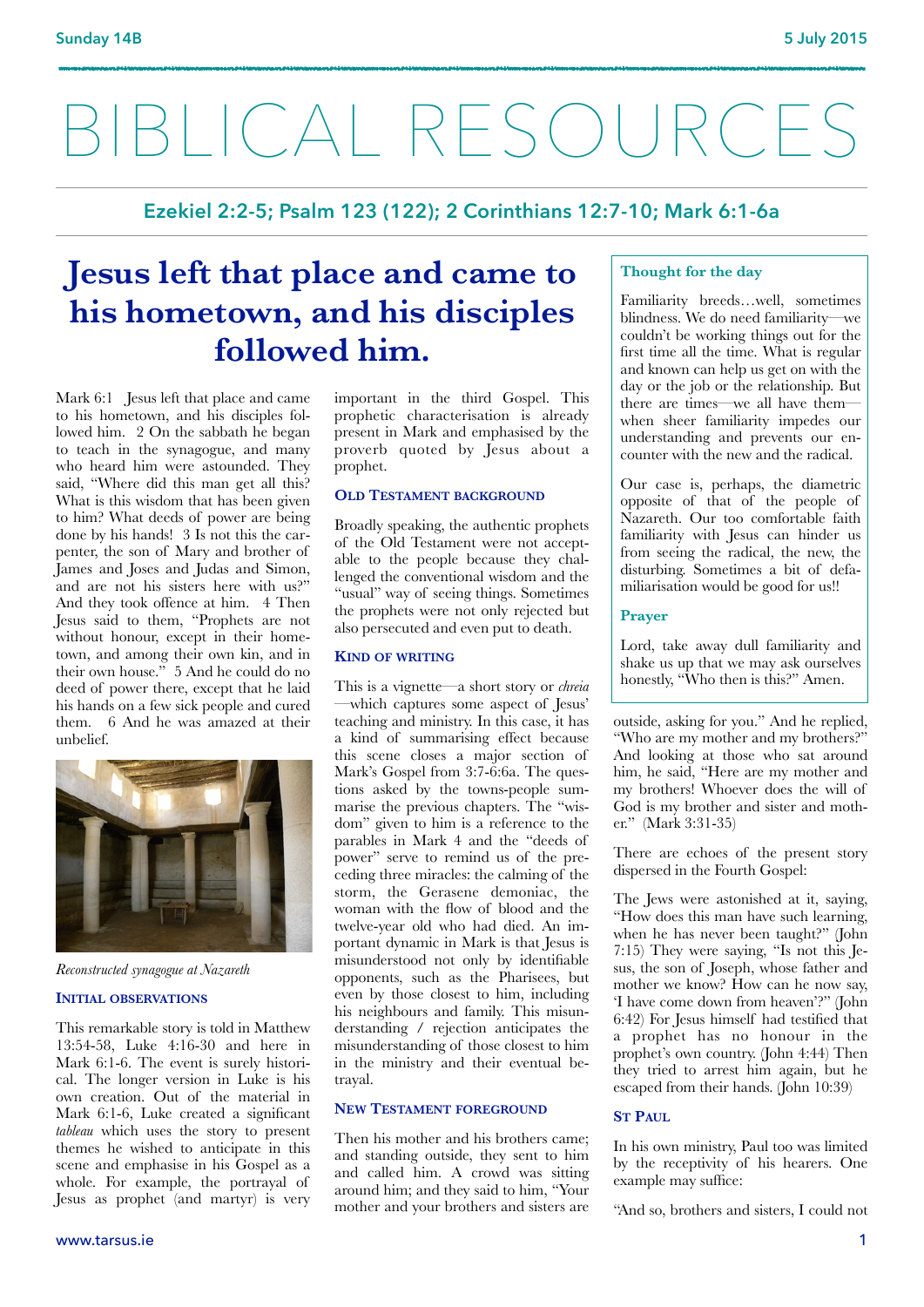speak to you as spiritual people, but rather as people of the flesh, as infants in Christ. I fed you with milk, not solid food, for you were not ready for solid food. Even now you are still not ready, for you are still of the flesh. For as long as there is jealousy and quarrelling among you, are you not of the flesh, and behaving according to human inclinations? For when one says, "I belong to Paul," and another, "I belong to Apollos," are you not merely human?" (1 Corinthians 3:1-4)

#### **BRIEF COMMENTARY**

**Verse 1** The only other mention, in Mark, of Jesus' hometown is in 1:9. The disciples here are portrayed as "following him" in contrast to the unbelief encountered.

**Verse 2** A synagogue was a meeting house for general business of the community, for teaching and also for prayer. Synagogues from the period survive in the Holy Land and elsewhere. Astounded is a common reaction to Jesus in this Gospel (Mark 1:22; 6:2; 7:37; 10:26; 11:18). It might seem positive, but in reality it expresses a rather static reaction to Jesus which "goes nowhere". The reaction of the townspeople reflects the common reaction when someone from humble origins comes to prominence, that is small-mindedness. As noted above, the mention of his wisdom takes us back to the parables and the deeds of power remind us of the immediately preceding miracles. Notice that they ask three questions: once "whence" and twice "what". The initial wonder soon degenerates into a negative reaction as they recall their supposed familiarity with this Jesus.

**Verse 3** The word traditionally translated as carpenter is rather more general and refers to someone who could work in metal, wood or stone ("builder's labourer"). The three questions are matched by three notes of familiarity: his mother, his brothers and his sisters. Is not this the carpenter? No other gospel calls Jesus a carpenter. Some witnesses have "the carpenter's son," as in Mt 13:55. Son of Mary: contrary to Jewish custom, which calls a man the son of his father, this expression may reflect Mark's own faith that God is the Father of Jesus (Mk 1:1, 11; 8:38; 13:32; 14:36). The brother of James . . . Simon: in Semitic usage, the terms "brother," "sister" are applied not only to children of the same parents, but to nephews, nieces, cousins, half-brothers, and half-sisters; cf Gn 14:16; 29:15; Lv 10:4. While one cannot suppose that the meaning of a Greek word should be sought in the first place from Semitic usage, the Septuagint often translates the Hebrew "family member" by the Greek word *adelphos*, "brother," as in the cited passages, a fact that may argue for a similar breadth of meaning in some New Testament passages. For instance, there is no doubt that in v 17, "brother" is used of Philip, who was actually the half-brother of Herod Antipas. On the other hand, Mark may have understood the terms literally; see also Mt 3:31-32; 12:46; 13:55-56; Lk 8:19; Jn 7:3, 5. The question of meaning here would not have arisen but for the faith of the church in Mary's perpetual virginity. Although Mark does not teach (or deny) the virginal conception, the mention in such detail of brothers and sisters could well have been a bit of a challenge even when he was writing, as it is today. Commentators conclude that the story is historical, on the criterion of embarrassment. The word translated (correctly) as "took offence" is "they were scandalised". To scandalise occurs a few times in this Gospel (Mark 4:17; 6:3; 9:42-47; 14:27, 29). The literal meaning is to cause to stumble but is soon takes on a figurative sense of offend, as here.

**Verse 4** A prophet is not without honour except . . . in his own house: a saying that finds parallels in other literatures, especially Jewish and Greek, but without reference to a prophet. Comparing himself to previous Hebrew prophets whom the people rejected, Jesus intimates his own eventual rejection by the nation especially in view of the dishonour his own relatives had shown him (Mk 3:21) and now his townspeople as well. Notice that Jesus too uses a three-fold formula in his reply. Sheer familiarity leads to inability to accept from this person whom we think we already know.



**Verse 5** The idea that Jesus could do no deed of power is also likely to be historical. The later tradition, under the influence of the Easter faith, did not attribute incapacity to Jesus, even before the resurrection. The little correction is also interesting – he did actually heal a few people, in this case the sick, perhaps representing those who know their need of God.

Verse 6 This is a very strong verse, underlining their lack of faith. Lack of faith is itself a theme in Mark (5:34, 36).

#### **POINTERS FOR PRAYER**

**1.** The story reminds us of how personal prejudices and agendas can block us from listening to the content of what another person has to say, no matter how relevant or wise it is. Perhaps you have experienced this? What difference has it made to you when you were able to focus on the content of what was being said and leave to one side your own prejudices about the speaker?

**2.** It has been said that there is nothing as useless as the right advice at the wrong time. We may want to reach out to another, but may be unable to make a useful contribution because at that moment the other person is not ready to be helped. Like Jesus we can "do no deed of power". As Jesus had to be patient and wait for another opportunity so do we. What have you learned about the importance of patience in working with other people?

**3.** The topic of religion can easily bring up prejudices, leading some to dismiss religion as superstition, old hat, or based on an outdated world view. Even among believers, prejudice can make it hard for individuals to listen to an alternative way of looking at things, to consider a different way of celebrating liturgy, or to live at peace with difference. Yet a closed mind can lead to a stagnant faith. When have you found that a willingness to consider a different perspective led to a deepening and strengthening of your faith?

#### **PRAYER**

God of the prophets, in every age you send the word of truth, familiar yet new, a sign of contradiction.

Let us not be counted among those who lack faith,but give us the vision to see Christ in our midst and to welcome your saving word.

We make this prayer though Christ our Lord. Amen.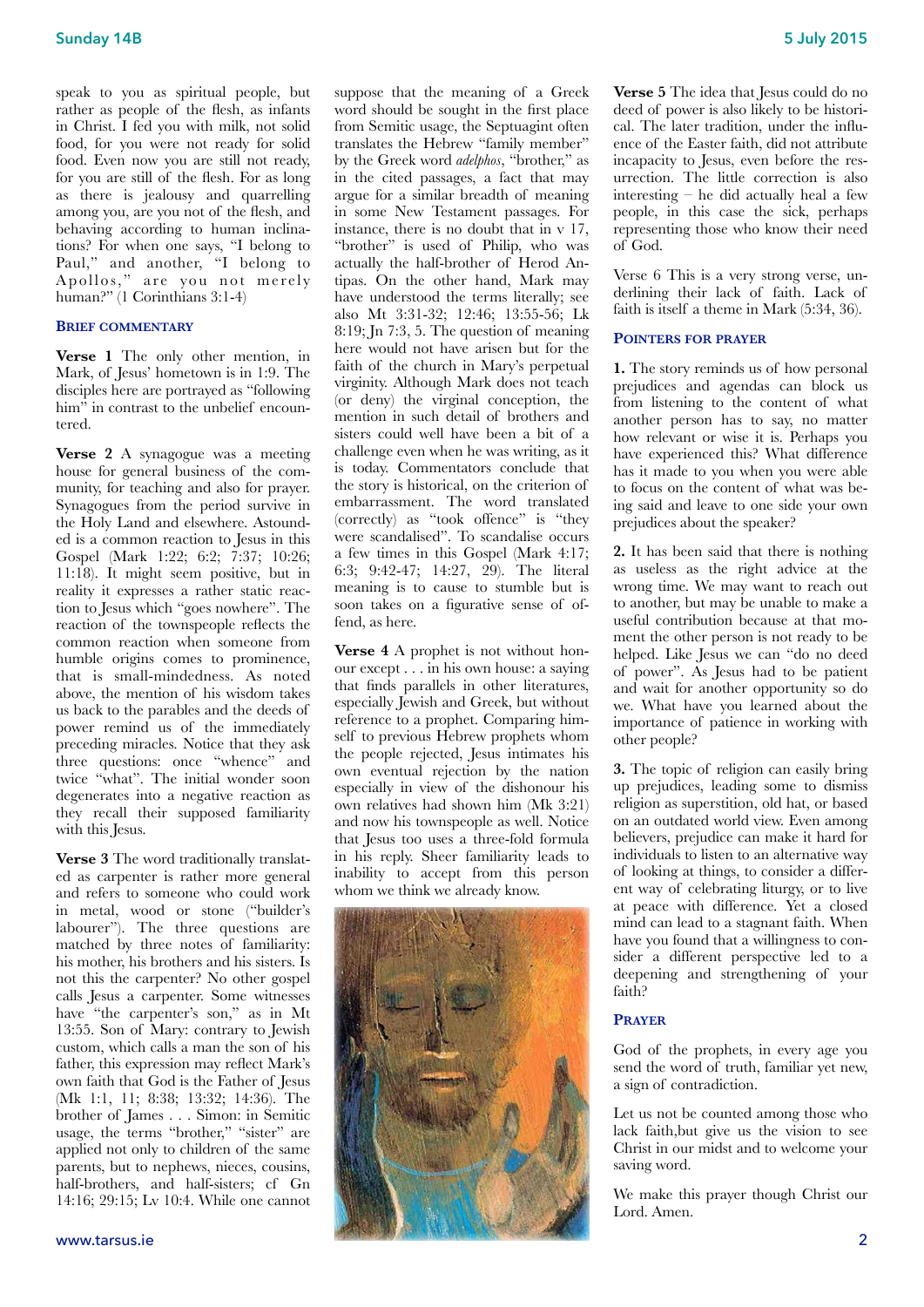## **My grace is sufficient for you, for power is made perfect in weakness**

2 Cor 12:1 *It is necessary to boast; nothing is to be gained by it, but I will go on to visions and revelations of the Lord.* 2 *I know a person in Christ who fourteen years ago was caught up to the third heaven—whether in the body or out of the body I do not know; God knows.* 3 *And I know that such a person—whether in the body or out of the body I do not know; God knows—*  4 *was caught up into Paradise and heard things that are not to be told, that no mortal is permitted to repeat.* 5 *On behalf of such a one I will boast, but on my own behalf I will not boast, except of my weaknesses.* 6 *But if I wish to boast, I will not be a fool, for I will be speaking the truth. But I refrain from it, so that no one may think better of me than what is seen in me or heard from me,* 7 *even considering the exceptional character of the revelations.* 

Therefore, to keep me from being too elated, a thorn was given me in the flesh, a messenger of Satan to torment me, to keep me from being too elated. 8 Three times I appealed to the Lord about this, that it would leave me, 9 but he said to me, "My grace is sufficient for you, for power is made perfect in weakness." So, I will boast all the more gladly of my weaknesses, so that the power of Christ may dwell in me. 10 Therefore I am content with weaknesses, insults, hardships, persecutions, and calamities for the sake of Christ; for whenever I am weak, then I am strong.

#### **INITIAL OBSERVATIONS**

Here we have perhaps the most remembered passage from 2 Corinthians. Out of context, as in the lectionary, it is hard to make sense of it. Why should Paul be kept from being too elated? This time, it is absolutely necessary to read the preceding verses (given above in italics). Thus we comment all the verses above.

#### **CONTEXT IN THE COMMUNITY**

The context in the community is the Corinthians, over-attached to the flashy gifts and certainly inclined to over-estimate the significance of the gifts.

#### **KIND OF WRITING**

Here Paul is ironic, brilliant, detached, witty and utterly in earnest. Technically, a vision report, cast in the language of Jewish apocalyptic. The "Fool's Speech" is also a fine example of the often men-

tioned *mysterium tremendum et fascinans*, the combination of awe and attraction, marking the reports of significance religious experience. It is notable that Paul gives the Corinthians what they want flashy spirituality—while at the same time undermining their desire for such phenomena. And yet, the report is utterly authentic and deeply personal. The many layers in this subtle communication show that Paul was not quite in earnest when he said *I did not come proclaiming the mystery of God to you in lofty words or wisdom.* (1 Cor 2:1) See 1 Cor 14:15-19 below.

#### **RELATED PASSAGES**

What should I do then? I will pray with the spirit, but I will pray with the mind also; I will sing praise with the spirit, but I will sing praise with the mind also. Otherwise, if you say a blessing with the spirit, how can anyone in the position of an outsider say the "Amen" to your thanksgiving, since the outsider does not know what you are saying? For you may give thanks well enough, but the other person is not built up. I thank God that I speak in tongues more than all of you; nevertheless, in church I would rather speak five words with my mind, in order to instruct others also, than ten thousand words in a tongue. (1 Cor 14:15–19)

For God's foolishness is wiser than human wisdom, and God's weakness is stronger than human strength. (1 Cor 1:25)

#### **BRIEF COMMENTARY**

**Verse 1** The tone is double-edged: if this is what you want…but I don't think it matters!

**Verse 2** Just to be clear, Paul means himself. It is not his conversation experience (around 34-37 AD) but a later one (around 42 AD). Paul protects the mystery by using apocalyptic imagery: caught up, third heaven, God know.

**Verses 3-4** Repeated for even greater emphasis. "Things not to told" is powerful in Greek: *arrēta rhēmata*, lit. unutterable words. Thus, Paul puts a stop to the spiritual voyeurism of the Corinthians. Even if such things *could* be repeated, it is simply not *permitted.* 

**Verse 5** The detachment from this "other person" is pointedly tongue-incheek. Paul illustrates a detachment he wishes the Corinthians might have!

**Verses 6-7a** Contrast: *I have been a fool! You forced me to it.*  $(2 \text{ Cor } 12:11)$ . In reality, the Corinthians are not at all tempted to think better of Paul that what is seen in him!!

**Verse 7b** No one knows what this "thorn" was, except that it was some kind of debilitating episode which could incapacitate and humiliate the apostle as any time. Speculation ranges widely: epilepsy, hysteria, depression, headaches, or eye problems—even leprosy and malaria have had their advocates, as have stuttering, spiritual temptations. It is unlikely to be anything physical because Paul is very robust: (Rom 8:35–39; 1 Cor 4:11–12; 2 Cor 1:8–10; 4:7–10; 6:4–10; 11:21b–29). We do know that the Corinthians are expected to recognise it without further specification. It may be that J. Murphy-O'Connor was right and that it had to do with the ministry and Paul's weak oratorical presence (in contrast to his "strong letters").

**Verse 8-9** The prayer is intense and earnest. The response is meant not only for Paul, but also for the Corinthians. Cf. 1 Cor 1:25 and its context. Grace—*charis* —means not only support and help but really the presence of Jesus. The paradox is rooted in the central paradox of God's wisdom and power disclosed in the foolishness and weakness of the cross. Far from being ashamed of weakness, weakness is the very channel , the royal road by which God's grace comes.

Verse 10 Again, tremendously ironic. The Corinthians must know how much Paul had actually been able to put up with (see under 7b above). It is evident that he is actually *both* weak and strong.

#### **POINTERS FOR PRAYER**

**1.** Has it ever been for me that what seemed dreadful at the time became in retrospect a means of grace?

**2.** When I pray insistently, do I "hear" a word from the Lord which guides me?

#### **PRAYER**

You are the potter, we are the clay, the earthen vessels in which your treasure is carried. We pray that inadequate as we are—cracked betimes—we may offer to all we meet a word of life, a glimpse of the Gospel, a seed of hope. Through Christ our Lord. Amen.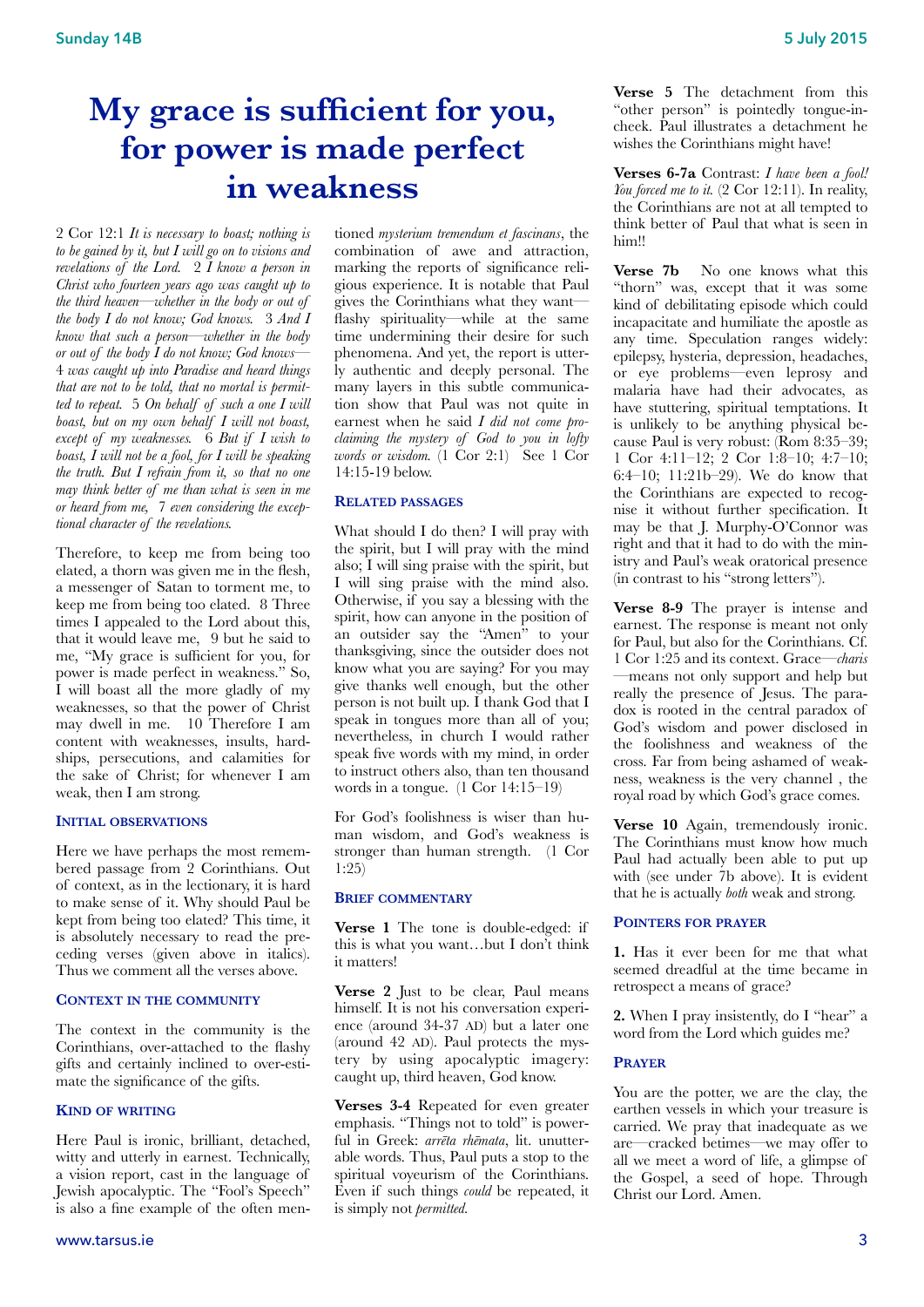## **Whether they hear or refuse to hear, they shall know that there has been a prophet among them.**

Ezek 2:2 And when he spoke to me, a spirit entered into me and set me on my feet; and I heard him speaking to me. 3 He said to me, Mortal, I am sending you to the people of Israel, to a nation of rebels who have rebelled against me; they and their ancestors have transgressed against me to this very day. 4 The descendants are impudent and stubborn. I am sending you to them, and you shall say to them, "Thus says the Lord GOD." 5 Whether they hear or refuse to hear (for they are a rebellious house), they shall know that there has been a prophet among them. 6 *And you, O mortal, do not be afraid of them, and do not be afraid of their words, though briers and thorns surround you and you live among scorpions; do not be afraid of their words, and do not be dismayed at their looks, for they are a rebellious house.* 7 *You shall speak my words to them, whether they hear or refuse to hear; for they are a rebellious house.*

#### **INITIAL OBSERVATIONS**

Our OT reading (including vv. 6-7) portrays the call of the prophet Ezekiel. The basis for a prophetic vocation is twofold: the divine initiative and the gift of the prophetic spirit. Only then can a mortal dare to say "Thus says the Lord God." The reading offers at the same time a picture of the hearers, in strikingly disparaging vocabulary. Notice the nouns (a nation of rebels), the verbs (rebelled, transgressed, refuse) and the adjectives (impudent, stubborn, rebellious). All in all, prophets have a difficult task!

#### **ORIGIN OF THE READING**

The concerns of Ezekiel are the exile, the destruction of Jerusalem, the responsibility of the people and need for a change of heart so that the people may come back to YHWH, in a renewed covenant loyalty. God's transcendence is expressed in the book using very vivid apocalyptic language. Layout:

#### *The prophet's commissioning and preparation*  $(1-7)$

*First vision* (1:1–28) Commissioning (2:1– 3:21) Symbolic acts disclosing fate of Jerusalem (3:22–5:4) Oracles disclosing divine judgment (5: 5–7: 27) The Prophet's activity among the exiles (8–

#### 39)

*Second Vision*: Temple abominations (8– 11) Oracles against leaders in Jerusalem (12–15) Disclosure of the abominations (16–23) Yahweh's war against nations of rebels (24–33) Siege of Jerusalem begun (24) Oracles against foreign nations (25– 32) Siege of Jerusalem concluded (33) Yahweh's campaign to restore Israel (34– 39) The New Kingdom (40–48)

*Third Vision* on Mountains of Israel (40– 43) Law of the Temple (44–46) Tribal Boundaries; Regeneration of the Land  $(47 - 48)$ 

#### **KIND OF WRITING**

The call of Ezekiel is very elaborately presented. In 1:28-3:15, we find a combination of the experiential and the physical (1:28-2:2; 2:8-3:3; 3:12-15) with the verbal and aural (2:3-7; 3:4-11). The physical is quite striking: collapsing, eating a scroll and being lifted up. Our excerpt (verbal and aural) is best understood within that wider presentation of vocation.

#### **OLD TESTAMENT BACKGROUND**

The spirit is intimately linked to the prophet's call and work: *The spirit entered the prophet*: Ezek 2:2; 3:24. *The spirit lifted the prophet*: Ezek 3:12, 14; 8:3; 11:1, 24; 43:5. *The spirit of the Lord fell upon him*: Ezek 11:5

#### **BRIEF COMMENTARY**

**Verse 2** The "he" is God: *This was the appearance of the likeness of the glory of the Lord. When I saw it, I fell on my face, and I heard the voice of someone speaking. He said to me: O mortal, stand up on your feet, and I will speak with you.* (Ezekiel 1:28–2:2) The prophet has collapsed before the mystery and been made to eat a scroll. Now the spirit enters him (see the references above). The spirit of the Lord is associated with prophecy in 1Sam 10:6, 10; 1 Kings 18:12; 22:21-23.

**Verse 3** Mortal = "Son of Man" = ben 'adham = son of Adam, lit. son of man. This has a high value for Christians, largely in the light of Dan 7:13. In Ezekiel, however, the contrast is between royalty and ordinary people (of the

land). Thus, it conveys the idea of service—in the case of Ezekiel, to YHWH. The NRSV translation (used here) of Son of Man as "mortal" misses the point for the sake of inclusive language. The expression is found widely throughout Ezekiel, as an exhaustive (and exhausting) inventory indicates. Ezek 2:1, 3, 6, 8; 3:1, 3–4, 10, 17, 25; 4:1, etc. for 95 occurrences! Notice as well: the Israelites are identified in entirely negative categories, reflecting the blame for the collapse of Judah and the destruction of Jerusalem. Finally, the translation should read: "to those nations of rebels" because in Hebrew, "nations" is plural, possibly referring to the southern tribes of Judah and Benjamin. For a fuller version of rebellion, read Ezek 16.

**Verse 4** "Thus says the Lord God" is a characteristic expression of Ezekiel. It derives from the sending of messengers on diplomatic and business missions (e.g. Gen 32:5).

**Verse 5** A positive reaction is expected but which or whether, a prophet has been sent and God's word delivered. "Rebellious" is an insistent theme in Ezekiel occurring some sixteen times (Ezek 2:5–8; 3:9, 26–27; 12:2–3, 9, 25; 17:12; 24:3; 44:6). Cf. When this comes —and come it will!—then they shall know that a prophet has been among them. (Ezekiel 33:33)

#### **POINTERS FOR PRAYER**

**1.** The text underlines the divine inspiration of prophet and invites contemporary reflection on who are the prophets today and where to I find God's word in our world? A prayer of thanksgiving that there are such people.

**2.** The emphasis on rebellion etc. invites reflection on our own resistance to God's word. What has been my experience when I closed my heart to God and to the Gospel?

**3.** The message of Ezekiel leads inexorably to a change of heart, to a new spirit within us. When have I felt myself drawn inwards on my own spiritual journey? How have I nurtured that gift of God? How do I see my own conversion into the future?

#### **PRAYER**

God of all, we are hearers of the word, and our hearts are restless until they come to rest in you. Attune our inner selves to your presence in our world and to your word within, that we may return to you with all our hearts.